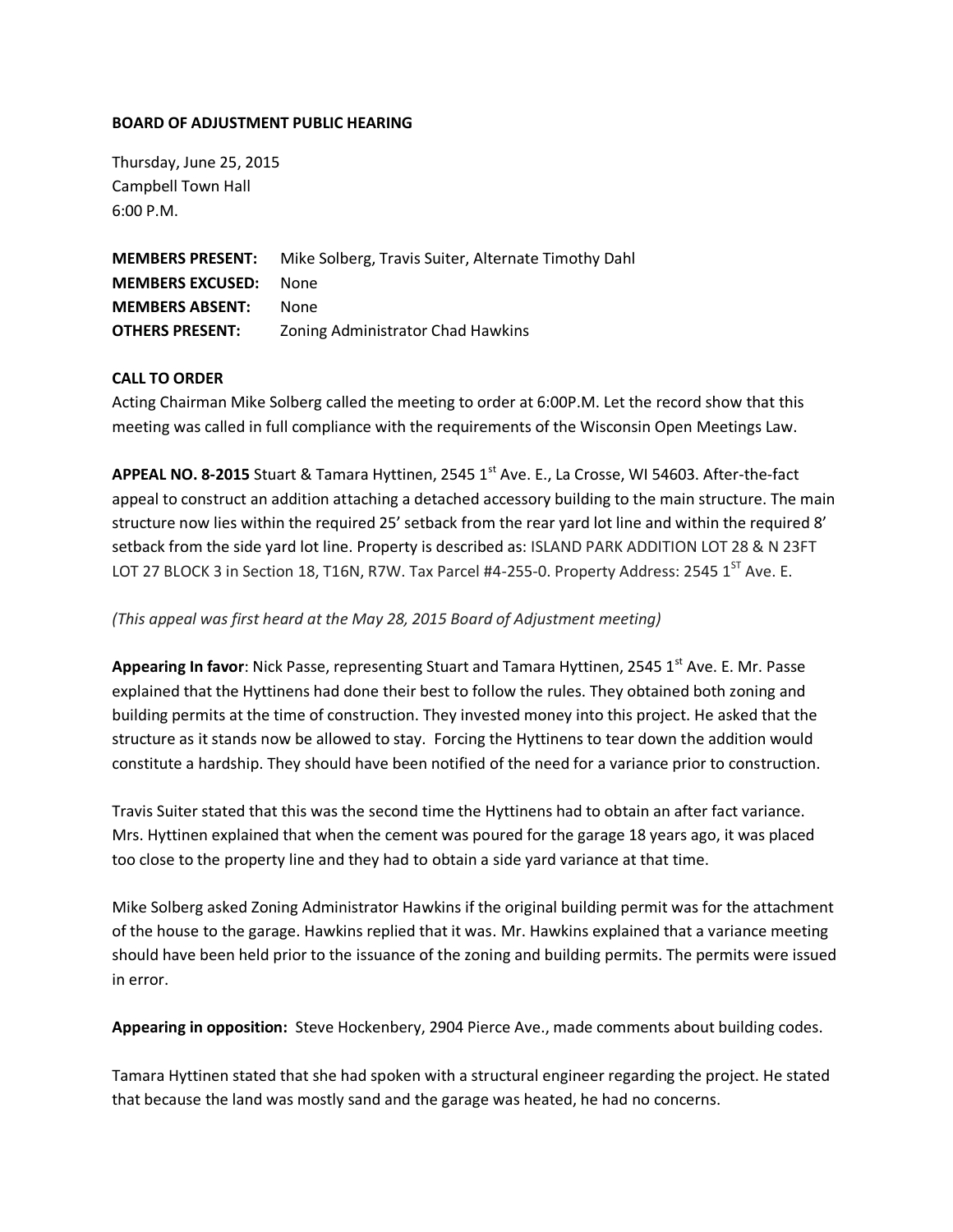Mike Solberg stated that they had a letter from the Building Inspector stating that everything was to code.

Eileen Peterson, 2540 1<sup>st</sup> Ave. E. spoke about building codes. She was concerned about the structural integrity of the addition and garage.

Travis Suiter stated that he had to look at the variance as if the addition had not yet been built.

Tamara Hyttinen stated that if they had known they needed the variance, they would have applied for a variance prior to construction.

Robert Wuensch, 2543  $1<sup>st</sup>$  Ave. E., stated that the Hyttinen's started building without a permit.

Tamara Hyttinen replied that the first contractor they hired started digging without any permits. He did not pour any cement. They are pursuing legal action against the first contractor.

# **Correspondence: Letter from City of Onalaska Building Inspector Alan Paulson.**

# **Motion by Dahl to APPROVE APPEAL #8-2015, seconded by Suiter. Motion carried 3-0.**

**APPEAL NO. 14-2015** Charles Gates, 810 Kelly Pl. La Crosse, WI 54603. Permit denied to construct a 16'x8' detached storage shed that together with an existing pool will exceed the limit for detached accessory buildings AND will exceed the allowable 25% lot coverage on this .23 acre lot. Property is described as: BREEZY POINT ADDITION LOT 7 in Section 12, T16N, R8W. Tax Parcel #4-2010-0. Property Address: 810 Kelly Pl.

**Appearing in favor:** Charles Gates, 810 Kelly Pl. Mr. Gates stated that he had a large tree in that corner of his yard that went down in a storm last year. Once it was removed, he decided it would be a good place for storage. He would like a shed to keep items out of his yard. Since the pool is considered a structure, he needs a variance.

Travis Suiter stated that he is in support of the variance.

Mr. Gates stated that the neighbors have similar properties and structures. The land is sandy so drainage should not be an issue.

Mike Solberg stated that all of the neighbors have a shed. He was concerned about setting a precedent allowing two detached accessory structures.

#### **Appearing in opposition: None**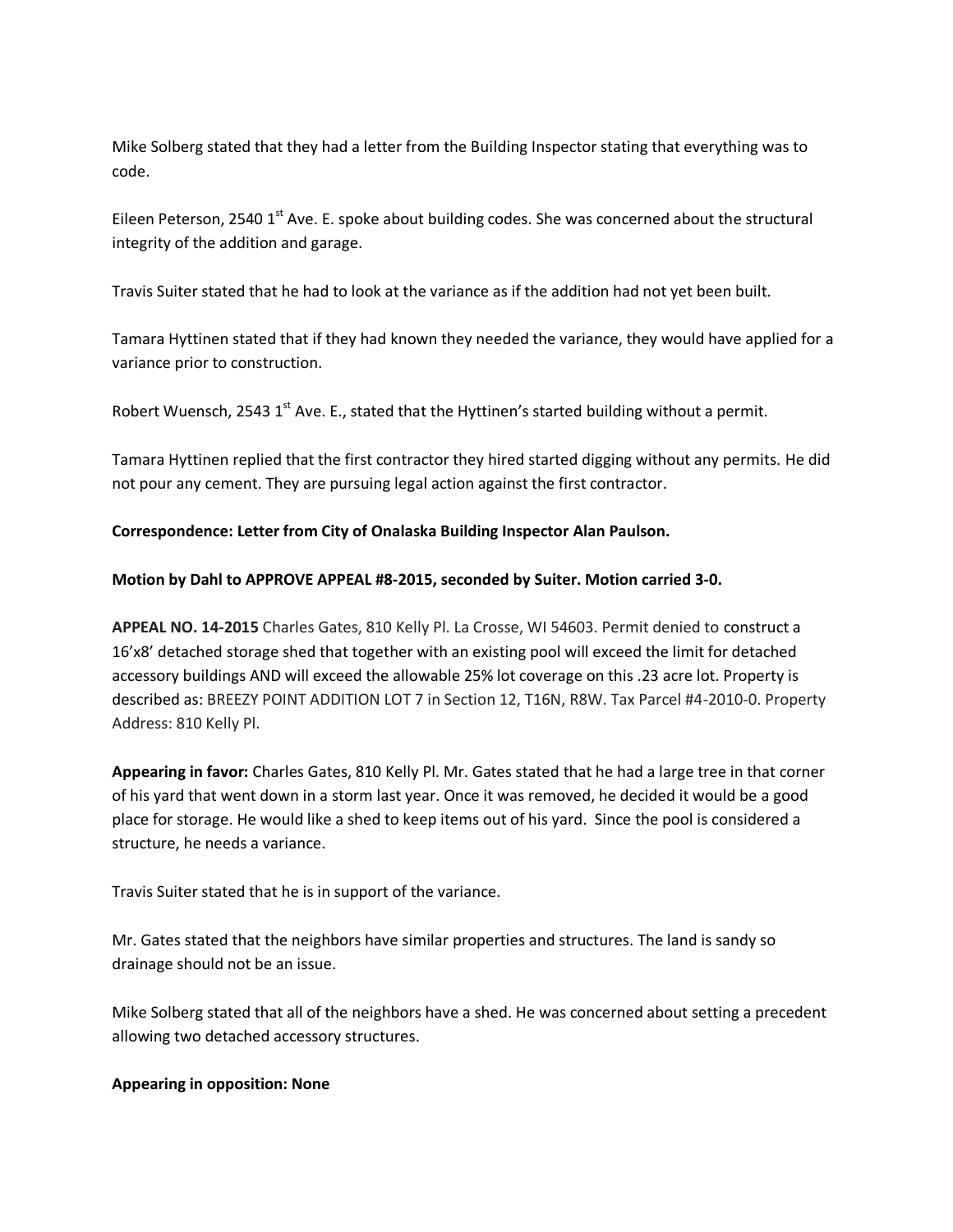#### **Correspondence: None**

### **Motion by to APPROVE APPEAL NO. 14-2015 by Suiter, seconded by Dahl. Motion carried 2-1.**

**APPEAL NO. 15-2015** Melissa Fischer, 1717 Lakeshore Dr.., La Crosse, WI 54603. Permit denied to construct a 8'x6' covered entry that would lie within the required 80' setback from the centerline of Lakeshore Drive. Property is described as: PRT GOVT LOT 9 COM NE COR OF L11 B1 LAWRENCE & HANSON ADD N18D30MW 400FT TO POB S71D 30MW 150FT TH N18D30MW 150FT N71D30ME 150FT TO W LN HWY S ALG W LN TO POB EX BEG ON WLY R/W LN LAKESHORE DR N18D30MW 400FT FROM NE COR L11 LAWRENCE & HANSONS ADDN S71D30MW 20FT NELY TO W R/W LN RD S18D30ME 20FT TO POB & EX BEG ON WLY R/W LN LAKESHORE DR N18D30MW 400FT FROM NE COR LOT 11 LAWRENCE & HANSONS ADDN S71D30MW 150FT N18D30MW 20FT N71D30ME 150FT TO W R/W LN RD S18D 30ME 20FT TO POB in Section 19, T16N, R7W. Tax Parcel #4-718-0. Property Address: 1717 Lakeshore Dr.

**Appearing in favor:** Mike Fischer, , representing Melissa Fischer, 1717 Lakeshore Dr. Mr. Fischer stated that Ms. Fischer would like to construct a covered entry to the home. This would eliminate ice buildup on the stairs and keep water away from the entrance. Mr. Fischer stated that they may reduce it to 4 feet rather than six feet. He explained that the structure is simple and could be removed fairly easily if needed in the future.

Carter Broer, 1717 Lakeshore Dr., stated that the structure would be built within the existing stoop area.

Travis Suiter stated that the step is already there and this construction would fall within the same footprint.

Mike Solberg stated that he thinks it would be a nice addition to the home and would help with water runoff. His biggest concern would be with the highway setbacks.

Mr. Broer stated that he had spoken with the neighbors and they had no concerns.

Mr. Fischer stated that it is a unique lot with the setbacks from the water and the setbacks from the County highway.

**Correspondence: Letter from La Crosse County Highway Commissioner Ron Chamberlain opposing the variance.** 

**Motion by Suiter to APPROVE APPEAL NO. 15-2015 with the condition that if the County decides to widen the highway in the future, the overhang will be torn down at the homeowner's expense AND the covered entry is to stay within the footprint of the existing concrete stoop in relation to the distance from the centerline of Lakeshore Dr. made by Travis Suiter, seconded by Dahl. Motion carried 3-0.**